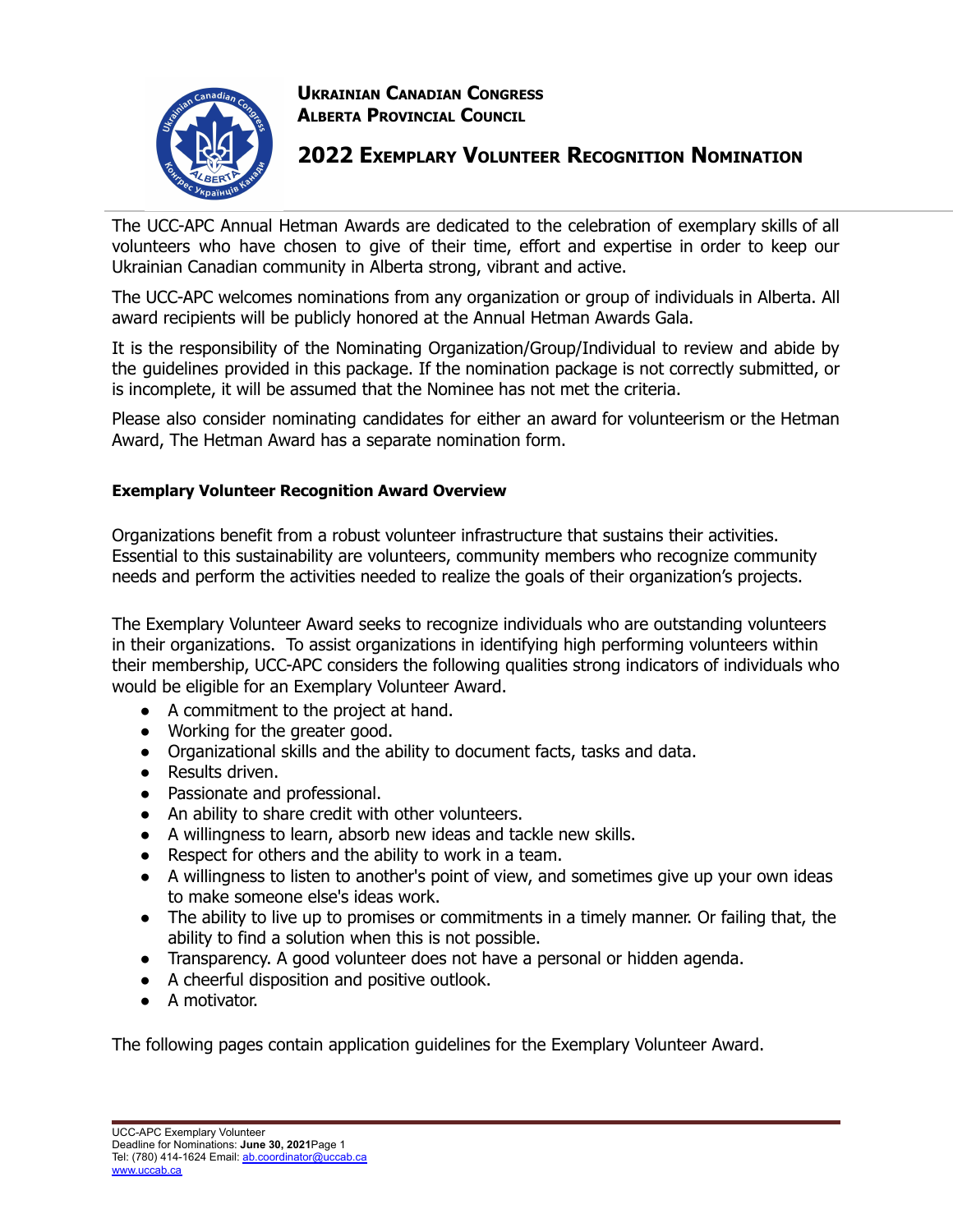## **Crafting your Application**

Please review the instructions carefully. The adjudicators of these applications are instructed to only base their decisions on the content of the information contained in the application. To ensure that your candidate has the strongest application possible, please include only factual information. While subjective statements such as the candidate is "friendly, hardworking, personable" are important in painting a picture of the character of the candidate, these qualities should not form the foundation of the application. The examples provided should be as concrete as possible.

## **Nomination Guidelines:**

- 1. Completed entries must be received by **4:30 p.m. on June 30, 2022** (Mountain Standard Time). Late entries and/or incomplete entries will not be accepted.
- 2. All nominations must include the nomination form, a synopsis and **a photo of the nominee** (4"x5"), in digital format, which may be used for public relations purposes. Components of the synopsis and the photo will be printed in the Hetman Awards brochure for a nominee banquet. Nominations without the synopsis and the photo will not be considered.
- 3. The nomination must be submitted to the Ukrainian Canadian Congress Alberta Provincial Council (UCC-APC) Exemplary Volunteer Award. Please complete and deliver the following form to the UCC-APC office in person, by mail, or email to:

## **Mailing Address: Email Address:**

ab.coordinator@uccab.ca

UCC-APC #8, 8103-127 Avenue NW Edmonton, Alberta

## **Synopsis:**

In 500 words or less (see page 3), please articulate how your candidate for the Exemplary Volunteer Award has distinguished herself or himself volunteering in your organization. Please use the criteria as a guide in demonstrating how your candidate is an outstanding volunteer.

Letters of recommendation are accepted, but must be included with the original submission at the time of the application

Nominee Eligibility Criteria:

- A resident of Alberta who impacted upon a Ukrainian community organization in or outside of the province; or,
- A person who is not a resident of Alberta, but who had a significant positive impact upon a Ukrainian community organization in Alberta.

**Should you have any questions or concerns regarding the nomination process, please contact the UCC-APC office at (780) 414-1624 or ab.coordinator@uccab.ca**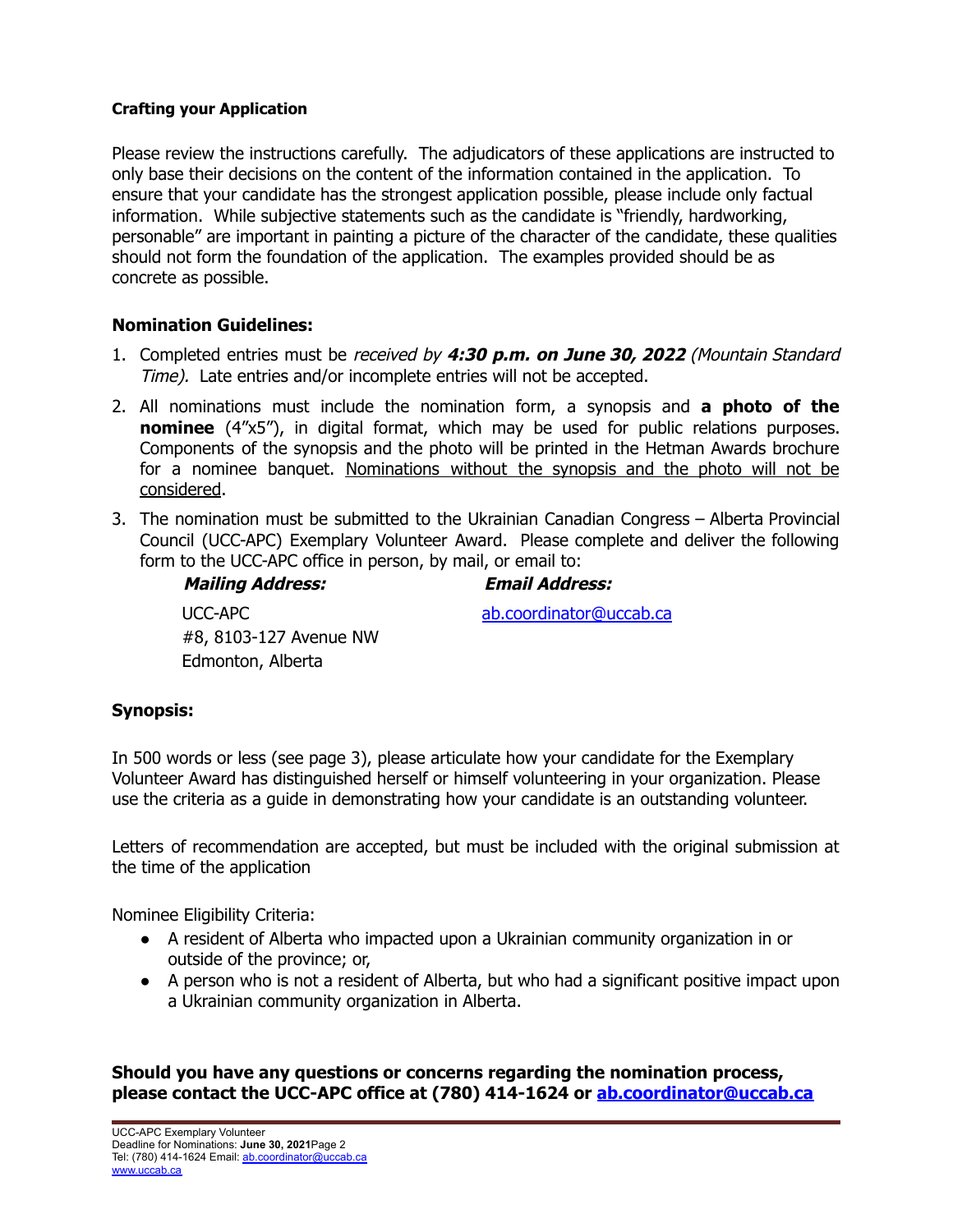## **DEADLINE FOR 2020 SUBMISSIONS IS 4:30 P.M. JUNE 30, 2022**

(Mountain Standard Time)

# **2022**

# **EXEMPLARY VOLUNTEER RECOGNITION NOMINATION FORM**

| <b>Nominee Information</b> |  |  |
|----------------------------|--|--|
| Name                       |  |  |
| <b>Street Address</b>      |  |  |
| City, Postal Code          |  |  |
| Home Phone                 |  |  |
| Cell Phone                 |  |  |
| <b>Email Address</b>       |  |  |
| Position (s) held in the   |  |  |
| organization               |  |  |
| (past and present)         |  |  |

| <b>Nominator Information</b> |  |
|------------------------------|--|
| Name                         |  |
| Organization, position       |  |
| <b>Street Address</b>        |  |
| City, Postal Code            |  |
| Home Phone                   |  |
| Cell Phone                   |  |
| <b>Email Address</b>         |  |

| Person to Notify in regards to this nomination |  |  |
|------------------------------------------------|--|--|
| Name                                           |  |  |
| <b>Street Address</b>                          |  |  |
| City, Postal Code                              |  |  |
| Home Phone                                     |  |  |
| Cell Phone                                     |  |  |
| <b>Email Address</b>                           |  |  |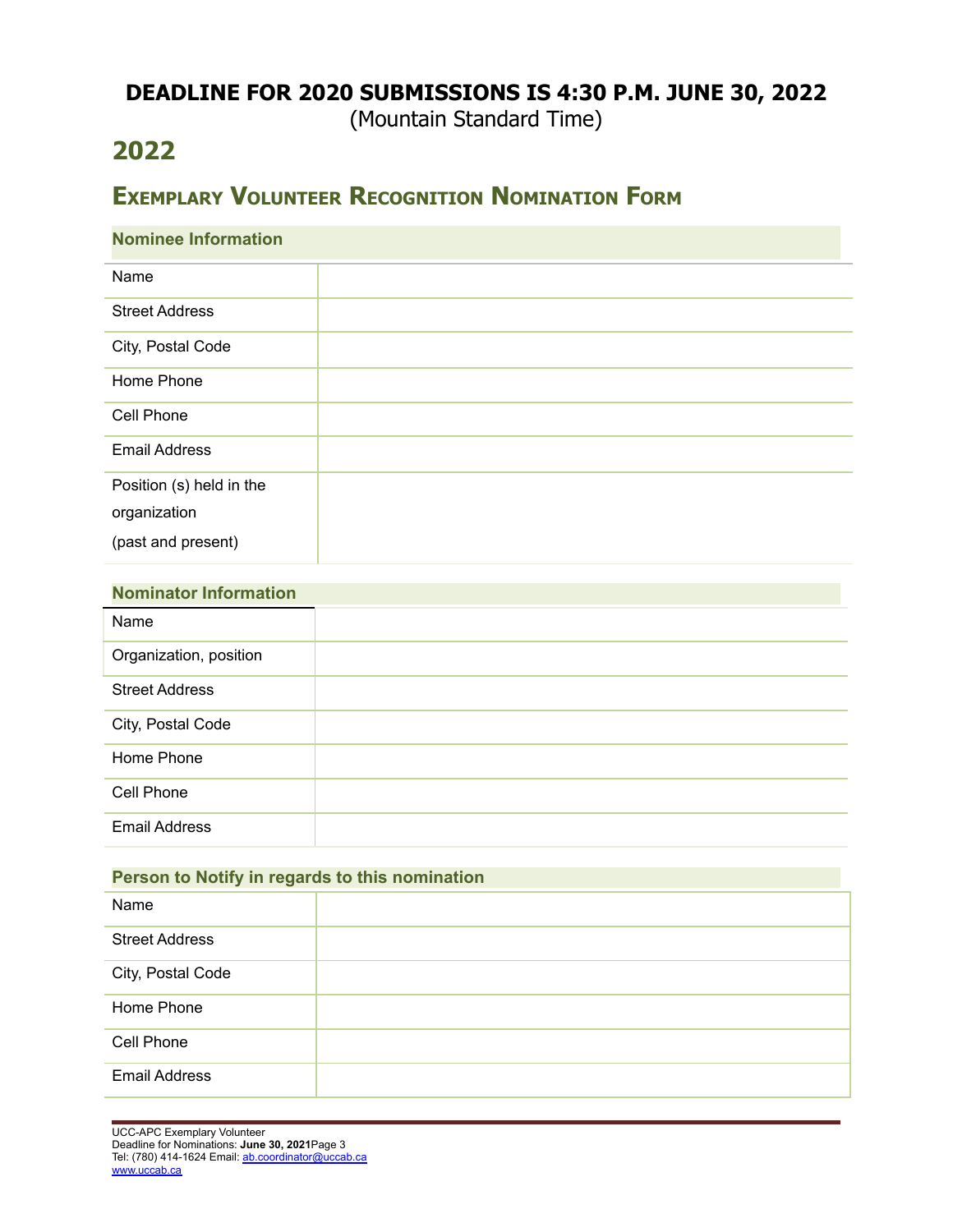## **Reason for Nomination**

Please provide an explanation for your nomination based on the nomination criteria. Do not exceed one page, or 500 words.

Letters of support and other documentation may be submitted in addition to this description. However, no more than 5 pages can be submitted in total.

## **Declaration**

By submitting this nomination form, the nominator affirms that the facts set forth in this document are true and complete.

| Name (printed) |  |
|----------------|--|
| Signature      |  |
| Date           |  |

Please note, it is the responsibility of the person or organization making the nomination to ensure the application and support documents are fully completed and submitted by the deadline. Late and/or incomplete nominations will not be considered.

To submit a nomination by email, please be sure the full document is in PDF or JPG format. Wherever possible, please submit the full nomination and all supporting documentation in a single package or email.